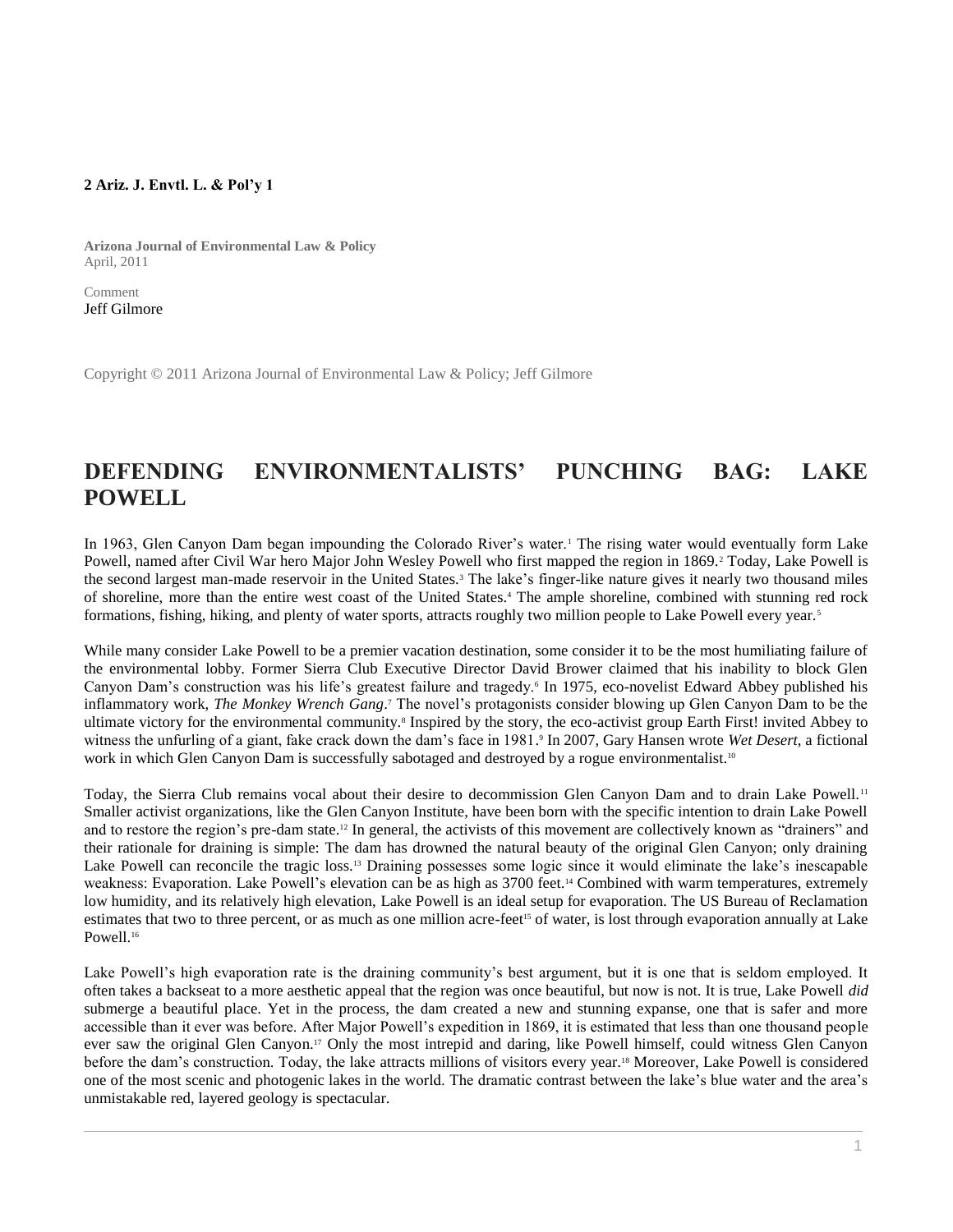Regardless of who wins the aesthetic debate, the draining community faces considerable legal obstacles in their quest to decommission Glen Canyon Dam. In 1922, a seven-state agreement known as the Colorado River Compact (hereinafter ""the Compact") was created.<sup>19</sup> The Compact mandated how the river would be regulated and apportioned amongst states. It continues to be the driving legal force behind any manipulation of the river today.<sup>20</sup> The Compact divides the seven states at Lees Ferry, Arizona, just south of the Arizona-Utah border.<sup>21</sup> Everything upstream of Lee's Ferry is part of the "Upper Basin" and everything downstream makes up the "Lower Basin." <sup>22</sup> The Upper Basin states consist of Wyoming, Colorado, Utah, and New Mexico, while Arizona, Nevada, and California make up the Lower Basin.<sup>23</sup>

Before it was regulated, the Colorado River's flow could be anywhere from a trickle to a destructive torrent.<sup>24</sup> In fact, California's giant lake, the Salton Sea, is a product of such an unusually high-flow year.<sup>25</sup> In light of the possible destruction that the untamed Colorado was capable of, Congress passed the Boulder Canyon Project Act in 1928. <sup>26</sup> The project approved Hoover Dam, a massive concrete slab that would eventually create Lake Mead.<sup>27</sup> Hoover Dam was designed to prevent floods, to produce hydroelectric power, to supply a safe and steady flow of water to downstream customers, and to store water for drought years.<sup>28</sup> Hoover Dam proved to be such a success that Congress also approved the construction of Parker Dam (creating Lake Havasu), and then Davis Dam (creating Lake Mohave).<sup>29</sup> Additionally, smaller dams were constructed to facilitate irrigation to the fertile Imperial and Palo Verde valleys adjacent to the river.<sup>30</sup> Each dam allowed US Bureau of Reclamation engineers to regulate the Colorado's fluctuating flow to the benefit of the growing American Southwest. The common denominator for each dam was that it adhered to the agreed upon allocations set forth in the Compact.<sup>31</sup>

An important tenet of the Compact is that both basins are given an exactly equal share of 7.5 million acre-feet of water in a given year.<sup>32</sup> Yet before 1956, no dam was located in the Upper Basin.<sup>33</sup> This meant that the river ran unleashed for hundreds of miles before it began to pool behind Hoover Dam, almost three-hundred miles south of the basin dividing line at Lee's Ferry. The only way the Upper Basin could store and regulate water that it was entitled to was to get approval of dams *upstream* of Lee's Ferry. In 1956, Congress did exactly that by enacting the Colorado River Storage Project (hereinafter "CRSP").<sup>34</sup> The CRSP authorized the construction of several dams in the Upper Basin.<sup>35</sup> Glen Canyon Dam was easily the largest of the project, nearing the size of its behemoth cousin, Hoover Dam.<sup>36</sup> Each dam of the project had two primary goals: To allow the Upper Basin to harness the power of the Colorado River (and its tributaries) as the Lower Basin had been doing with its dams for decades, and to serve as insurance to the Lower Basin during droughts.<sup>37</sup> During wet years, Upper Basin dams could store surplus water to ensure that the Lower Basin allotment could still be met, even when Mother Nature had drier plans.<sup>38</sup>

After over half a century of work, Glen Canyon Dam has done exactly what it was designed to do. In the wet decades of the 1970s and 1980s, Lake Powell built up tens of millions of surplus acre-feet of water.<sup>39</sup> Fortunately for California, Arizona, and Nevada, Lake Powell's extra water helped alleviate the strain of the extended drought of the 2000s. Even in 2002, when the Colorado's snowpack reached less than a third of its average, the Lower Basin customers received their legal allotment as guaranteed by the Compact.<sup>40</sup>

Like Hoover Dam, Glen Canyon Dam's purposes are not limited to water storage. The dam has created a beautiful lake that provides recreation for millions every year. The once dangerous canyons that tested the likes of Major Powell can now be safely enjoyed from the comfort of a ski boat, tent, or houseboat. The dam also supplies clean and plentiful hydroelectric power to nearly six million customers in seven different states.<sup>41</sup>

The benefits of all the dams in the Upper and Lower Basin, including Glen Canyon Dam, are possible only through massive pieces of complex federal legislation.<sup>42</sup> Billions of dollars were spent and an incalculable amount of man hours were required to construct the dams.<sup>43</sup> In the last fifty-five years, just one major piece of congressional legislation has passed that manipulates the Colorado River,<sup>44</sup> and only after a grueling, multi-year battle at the US Supreme Court.<sup>45</sup> Procuring congressional authorization to construct a giant dam is a task almost as daunting as actually building one. Harder still would be to secure new legislation that would dismantle such a dam, stripping the benefits it has been providing to millions of people for decades.

It is undisputed that Glen Canyon Dam erased a beautiful and mysterious labyrinth of canyons that was loved so much, by so few. The Sierra Club, the Glen Canyon Institute, Earth First!, and various other environmental organizations will likely never take their figurative crosshairs off of Glen Canyon Dam. Activists will continue to zealously lament the loss of the original Glen Canyon, and curse the lake that drowned it. So long as the region is dammed, it may as well be damned in their eyes. Yet, the winner of the never-ending aesthetics debate between Lake Powell lovers and Lake Powell drainers is largely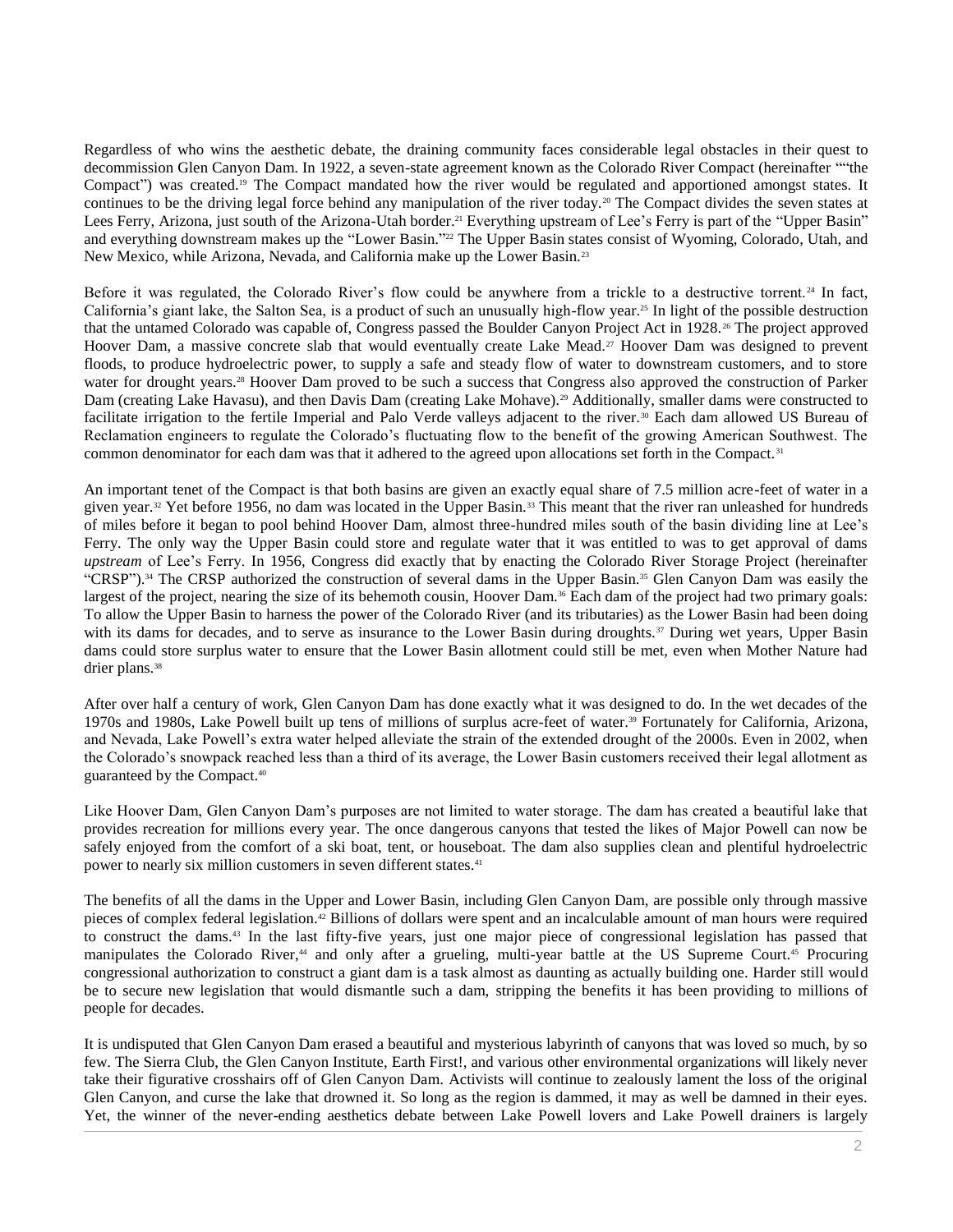irrelevant. Barring a highly improbable act from Congress that undoes the CRSP, Glen Canyon Dam will continue to be operational, and continue to serve the Southwest's needs of water regulation, hydroelectricity, flood prevention, and recreation.

## Footnotes

- <sup>1</sup> MICHAEL KELSEY, BOATER'S GUIDE TO LAKE POWELL 17 (Michael Kelsey ed., Kelsey Publishing 2008) (1989).
- 2 *Id.* at 10.
- <sup>3</sup> Lake Powell Magazine, The Official Guide for Lake Powell, *available at* www.powellguide.com (last visited April, 2, 2011).
- 4 *Id.*
- <sup>5</sup> KELSEY, *supra* note 1.
- <sup>6</sup> Glen Canyon Institute, Co-found David Brower's bio, *available at* www.glencanyon.org/brower/browerhome.php (last visited April, 2, 2011).
- <sup>7</sup> Wikipedia, The Monkey Wrench Gang, *available at* en.wikipedia.org/wiki/The\_Monkey\_Wrench\_Gang (last visited April, 2, 2011).
- 8 *Id.*
- <sup>9</sup> Wikipedia, Glen Canyon Dam, *available at* en.wikipedia.org/wiki/Glen\_ Canyon\_Dam (last visited April 2, 2011).
- <sup>10</sup> *See* Official website of author Gary Hanson, http:// www.wetdesert.net (last visited April 2, 2011).
- <sup>11</sup> *See generally* Sierra Club, David Brower bio, http:// www.sierraclub.org/sierra/199703/brower.asp (last visited April 2, 2011).
- <sup>12</sup> Glen Canyon Institute, About Us, www.glencanyon.org/aboutgci/aboutgci.php (last visited April 2, 2011).
- <sup>13</sup> *Id.*
- <sup>14</sup> KELSEY, *supra* note 1.
- <sup>15</sup> An acre-foot of water is one acre filled with one foot of water, or 325,850 gallons. The typical American family uses roughly 1/4th of an acre-foot of water per year. *See generally* Wikipedia, Acre foot, http:// en.wikipedia.org/wiki/Acre\_Foot (last visited April 2, 2011).
- <sup>16</sup> *See* United States Bureau of Reclamation, Colorado River Storage Project (FAQs) http://www.usbr.gov/crsp/gc/faq.html (last visited April 2, 2011).
- <sup>17</sup> KELSEY, *supra* note 1, at 10.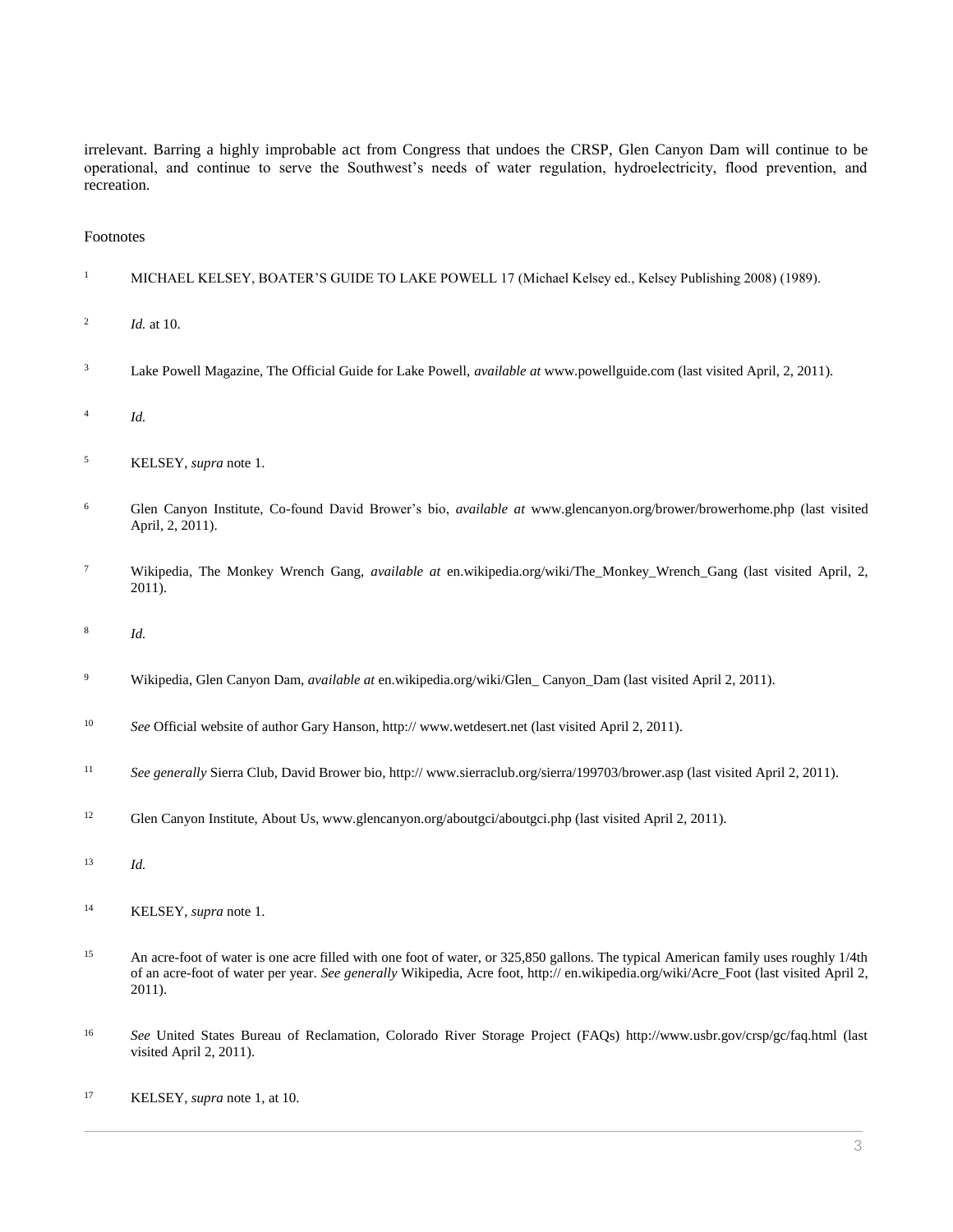*Id.*

 *See generally* United States Bureau of Reclamation, The Law of the River, http://www.usbr.gov/lc/region/g1000/lawofrvr.html (last visited April 2, 2011).

*Id.*

- <sup>21</sup> United States Bureau of Reclamation, The Colorado River Compact, http://www.usbr.gov/lc/region1000/pdfiles/crcompact.pdf (last visited April 2, 2011).
- *Id.*
- *Id.*
- *See generally* Wikipedia, The Salton Sea, http:// en.wikipedia.org/wiki/Salton\_Sea (last visited April 2, 2011).
- *Id.*
- United States Bureau of Reclamation, *supra* note 19.
- *Id.*
- <sup>28</sup> *See generally* Wikipedia, Hoover Dam, http:// en.wikipedia.org/wiki/Hoover\_Dam (last visited April 2, 2011).
- United States Bureau of Reclamation, *supra* note 19.
- *Id.*
- *Id.*
- United States Bureau of Reclamation, *supra* note 21.
- United States Bureau of Reclamation, *supra* note 19.
- *Id.*
- United States Bureau of Reclamation, *supra* note 19.
- *Id.*
- *Id.*
- *Id.*